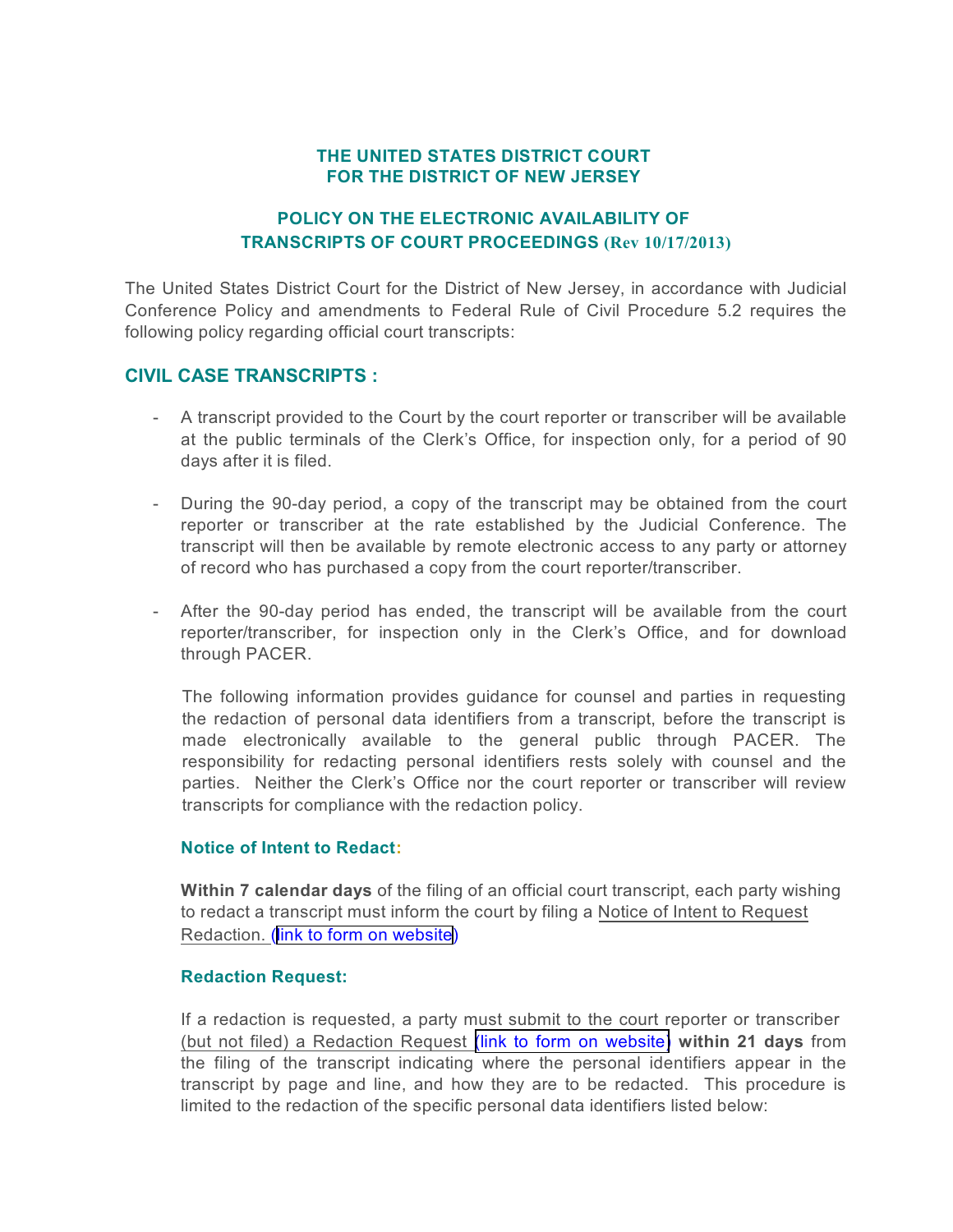- Social Security numbers or taxpayer identification numbers should be limited to the last four digits;
- financial account numbers should be redacted to the last four digits;
- dates of birth should contain only the year of birth;
- names of minor children should be referred to by initials

#### **Requests for Additional Redactions:**

If a party requests further redactions, in addition to the personal identifiers listed above, the party must move the Court by filing a separate Motion for Redaction of Electronic Transcript. Until the Court has ruled on any such motion, the transcript will not be available by remote electronic access, even if the 90-day restriction period has ended.

### **Remote Public Access to Transcripts:**

If a redacted transcript is filed with the Court it will be electronically available through PACER after 90 calendar days from the date of filing of the original transcript, and the original transcript will never be electronically available through PACER. If the original transcript is filed without redaction, the original transcript will be electronically available through PACER after 90 calendar days.

#### **PACER Fees:**

PACER fees will be applied both during and after the 90-day restriction period. Charges will not be capped at 30 pages as they are for other court documents, but will accrue for the entire transcript. The user will incur PACER charges each time the transcript is accessed, even though he or she may have purchased it from the court reporter or transcriber, and been assigned remote electronic access rights. There is no "free look" for transcripts.

## **CRIMINAL CASE TRANSCRIPTS / CIVIL CASE TRANSCRIPTS - Nature of Suit Categories:** *Naturalization Application; Other Immigration Actions; Habeas Corpus-Alien Detainee; and Social Security*

A transcript provided to the Court by the court reporter or transcriber will be available at the public terminals of the Clerk's Office for inspection only. Copies of transcripts may be obtained from the court reporter or transcriber at the rates established by the Judicial Conference. The transcript will then be available by remote electronic access to any party or attorney of record who has purchased a copy from the court reporter or transcriber. (See PACER Fees above).